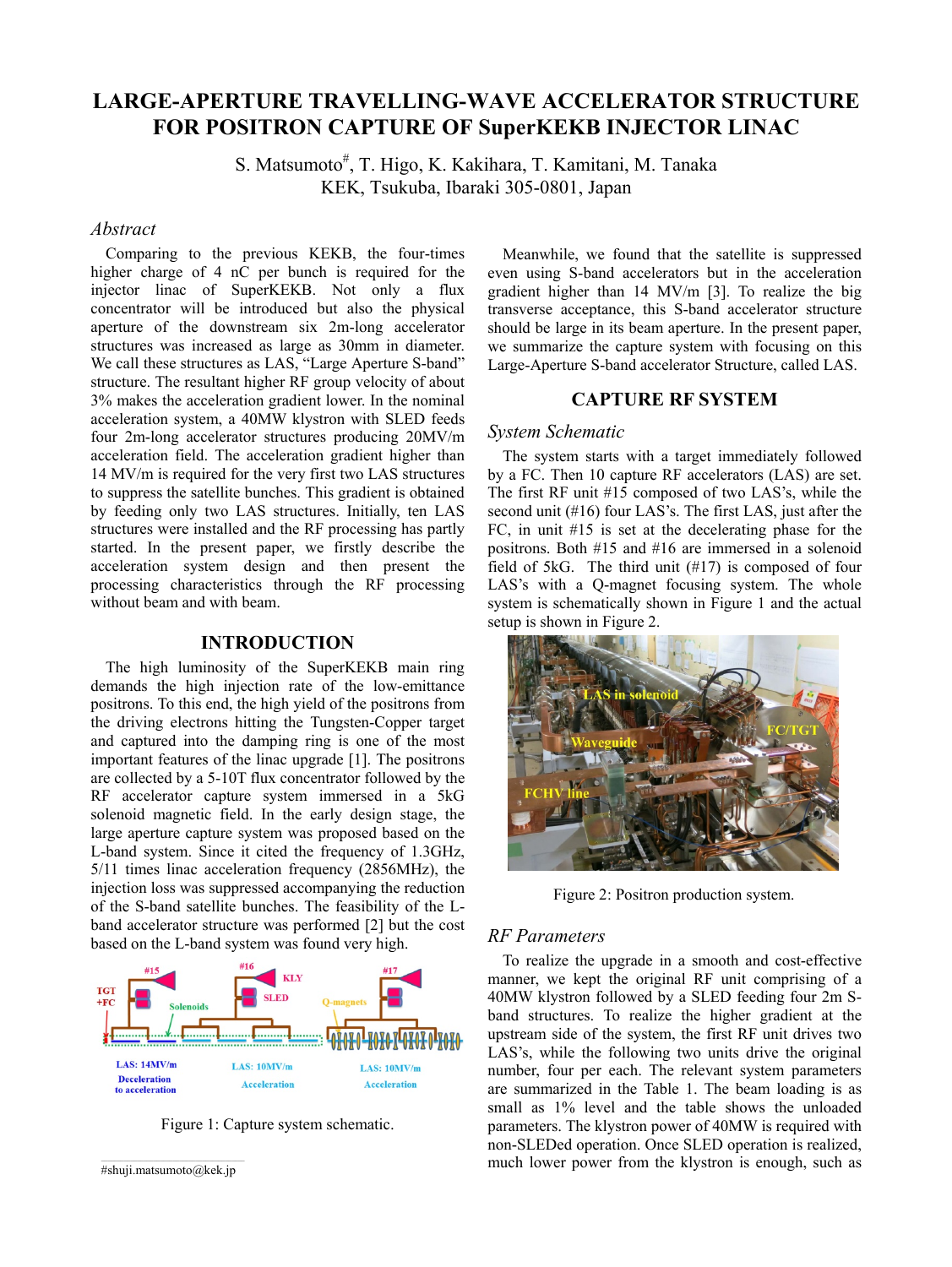15 MW level. If the slower phase flip speed is required as shown in Figure 3 for such a reason as escaping from the discharge due to the first spike of SLED pulse, more power is needed from the klystron. The available klystron power is much higher so that we can expect higher gradient, resulting in the higher positron yield.



Figure 3: SLED output with  $0.1$ ,  $0.3$  and  $0.5$  us flip.

| Unit $#$                                       | 15/16       | 17          |  |
|------------------------------------------------|-------------|-------------|--|
| Focusing magnet                                | Solenoid    | Q-mag       |  |
| Focusing field [ $kG$ or T/m]                  | 5           | $4 \sim 12$ |  |
| Number of LAS                                  | 2/4         | 4           |  |
| KLY power non-SLED [MW]                        | 40          | 40          |  |
| Non-SLED Gradient [MV/m]                       | 9.8/6.9     | 6.9         |  |
| SLED Gradient [MV/m]                           | 14/10       | 10          |  |
| KLY power needed for<br>SLEDed gradient [MW]   | 14.5/14.8   | 14.8        |  |
| SLEDed Gradient at KLY<br>maximum power [MV/m] | 23 2 / 16 4 | 164         |  |

Table 1: Capture RF System with LAS

#### *Vacuum System*

The relevant vacuum system parameters are summarized in the Table 2. Each unit 15 and 16 is evacuated through a vacuum manifold made of stainlesssteel pipe with 140mm in diameter running parallel and 500 mm off from the beam line. Each manifold is equipped with an ion pump (IP) and a non-evaporation getter (NEG). The input coupler and output coupler are evacuated from this manifold via multi-hole-type wave guide pumping port.

The evacuation from the flux concentrator (FC) side is only through the beam pipe so that the conductance is small. This beam pipe is connected by NW40 quick clamp so that we can quickly separate the FC system from the LAS in case of any trouble. This configuration makes the two vacuum systems, FC and LAS, somewhat isolated but not fully. Due to the limited space, no gate valve is installed from FC to the end of the solenoid system. This configuration makes the conditioning of these area complicated by being mutually perturbed through gas burst or electron bombardment due to RF breakdowns.

| Table 2: System Evacuation Parameters |  |
|---------------------------------------|--|
|---------------------------------------|--|

| <b>Item</b>              | <b>Geometry</b>                 | Value                     |
|--------------------------|---------------------------------|---------------------------|
| FC evacuation            | IP                              | $75$ L/s x 2              |
| FC-LAS conduct.          | $\phi$ 40mm x L150mm            | $6.5$ L/s                 |
| LAS volume               | $\phi$ 85mm x 2m                | $0.012 \text{ m}^3$       |
| LAS inner surface        | $\phi$ 85mm x 59 cells          | $1.0 \text{ m}^2$         |
| LAS coupler-<br>manifold | Two irises +<br>Waveguide-holes | $20$ L/s                  |
| Manifold<br>evacuation   | $IP+NEG$                        | 500 $1/s +$<br>$1000$ L/s |

# **LAS DESIGN**

There are three nominal requirements for the structure design. (1) In order to increase the transverse acceptance of the positrons, the S-band accelerator structure is designed to have as larger beam hole as possible, while keeping the reasonable acceleration performance [3]. (2) We keep the possibility to replace (in future) the S-band accelerator structure by the L-band one so that the total length is close to the L-band one [4]. (3) The solenoid inner diameter set at 200mm for the collinear-load-type L-band body to pass [4] requires the output coupler to be smaller than the diameter.



Figure 4: LAS output end (left), input end (center) and insertion of LAS into solenoid (right).

## *Design and Fabrication*

The relevant parameters of the LAS and the associated fabrication technologies are summarized in Table 3. The largest difference from the original structures, the typical example of type-C [5], is naturally the beam-hole diameter. Due to this choice, the shunt impedance reduced and the group velocity increased, resulting in the less accelerator gradient.

The couplers are designed to be symmetrical to keep the field symmetry not only for the beam emittance preservation but also suppressing the possible high field problem in the coupler. The output coupler is equipped with two irises connected to the wave guide flanges mounted close to the coupler body to be compact. The two irises of the input coupler are connected by the wave guide system circulating the coupler cell, called J-type. This one port connection to outside is preferred for the easy installation/uninstallation process under a high residual radiation.